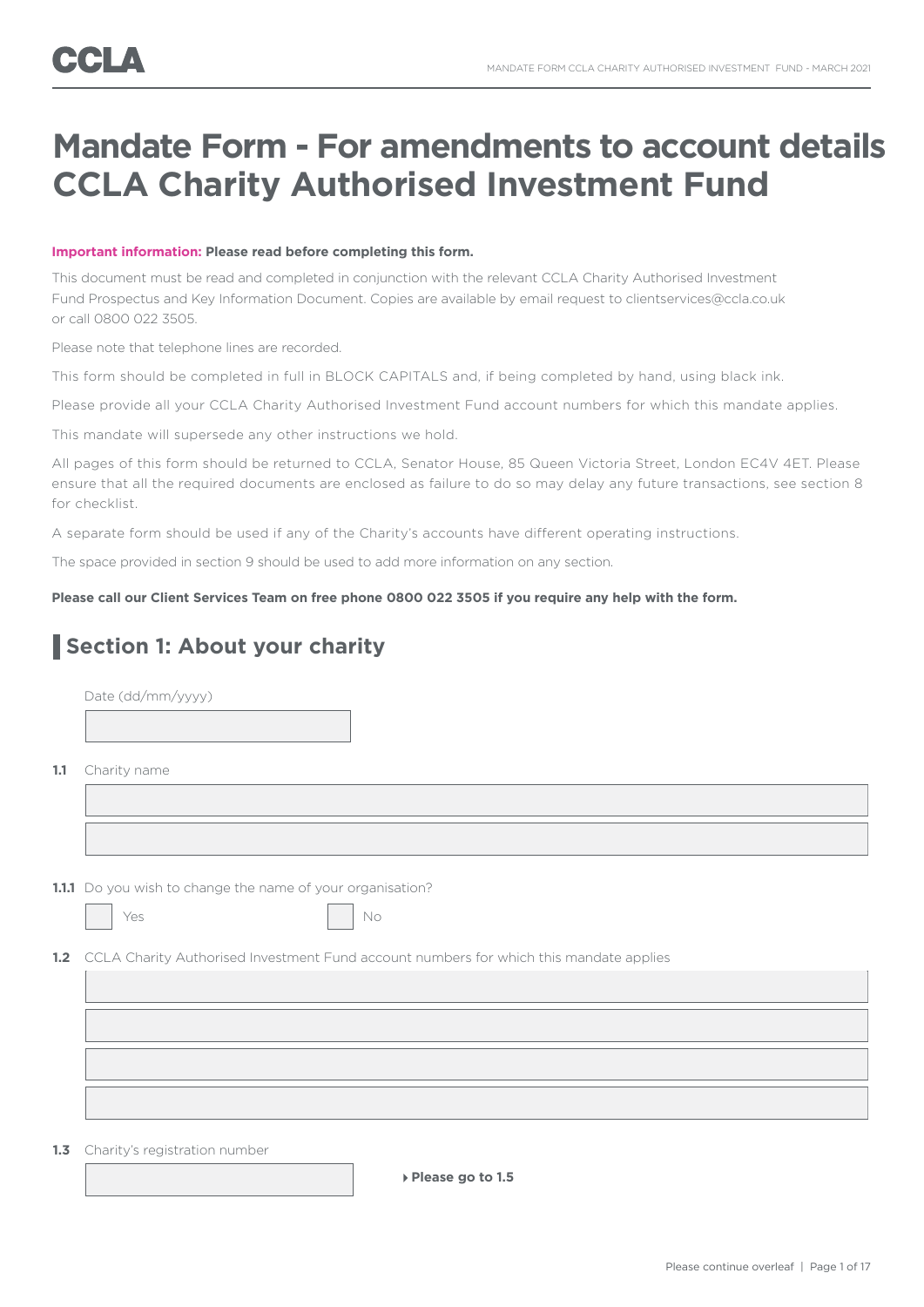

|                  | 1.4 HM Revenue & Customs reference number confirming charitable status<br>(You do not have to complete this section if you have provided a Charity Commission registration number in 1.3)        |
|------------------|--------------------------------------------------------------------------------------------------------------------------------------------------------------------------------------------------|
|                  | Note: correspondence from HMRC showing your charity's name or parish, address and HMRC reference number must be<br>supplied in order to confirm charitable status.                               |
| 1.5              | Does your charity have an office address?                                                                                                                                                        |
|                  | ▶ Please go to 1.6<br>Yes<br>No<br>▶ Please go to 1.7                                                                                                                                            |
|                  | <b>1.6</b> Charity's office address                                                                                                                                                              |
|                  |                                                                                                                                                                                                  |
|                  |                                                                                                                                                                                                  |
|                  |                                                                                                                                                                                                  |
|                  |                                                                                                                                                                                                  |
|                  |                                                                                                                                                                                                  |
|                  |                                                                                                                                                                                                  |
|                  | Postcode                                                                                                                                                                                         |
|                  |                                                                                                                                                                                                  |
|                  |                                                                                                                                                                                                  |
|                  | General email address                                                                                                                                                                            |
|                  |                                                                                                                                                                                                  |
|                  |                                                                                                                                                                                                  |
|                  | I agree to CCLA retaining my email information until I request otherwise, on the understanding that my data will only<br>be used according to terms stated on page 22 and will be held securely. |
|                  |                                                                                                                                                                                                  |
|                  | Daytime telephone number                                                                                                                                                                         |
|                  |                                                                                                                                                                                                  |
|                  |                                                                                                                                                                                                  |
| 1.7 <sub>2</sub> | Is your charity also registered as a limited company?                                                                                                                                            |
|                  | ▶ Please complete sections 1.8 to 1.11<br>No ▶ Please go to 1.11<br>Yes<br>(If yes - please enclose a copy of the Certificate of Incorporation.)                                                 |
|                  | <b>1.8</b> Company registration number                                                                                                                                                           |
|                  |                                                                                                                                                                                                  |
|                  |                                                                                                                                                                                                  |
|                  | 1.9 Company name (if different from charity name provided in 1.1)                                                                                                                                |
|                  |                                                                                                                                                                                                  |
|                  |                                                                                                                                                                                                  |
|                  |                                                                                                                                                                                                  |
|                  |                                                                                                                                                                                                  |
|                  | 1.10 Company's registered address (if different from charity's office address provided in 1.6)                                                                                                   |
|                  |                                                                                                                                                                                                  |
|                  |                                                                                                                                                                                                  |
|                  |                                                                                                                                                                                                  |
|                  |                                                                                                                                                                                                  |
|                  |                                                                                                                                                                                                  |
|                  | Postcode                                                                                                                                                                                         |
|                  |                                                                                                                                                                                                  |
|                  |                                                                                                                                                                                                  |
|                  | 1.11 When does your charity's financial year end? (dd/mm)                                                                                                                                        |
|                  |                                                                                                                                                                                                  |
|                  |                                                                                                                                                                                                  |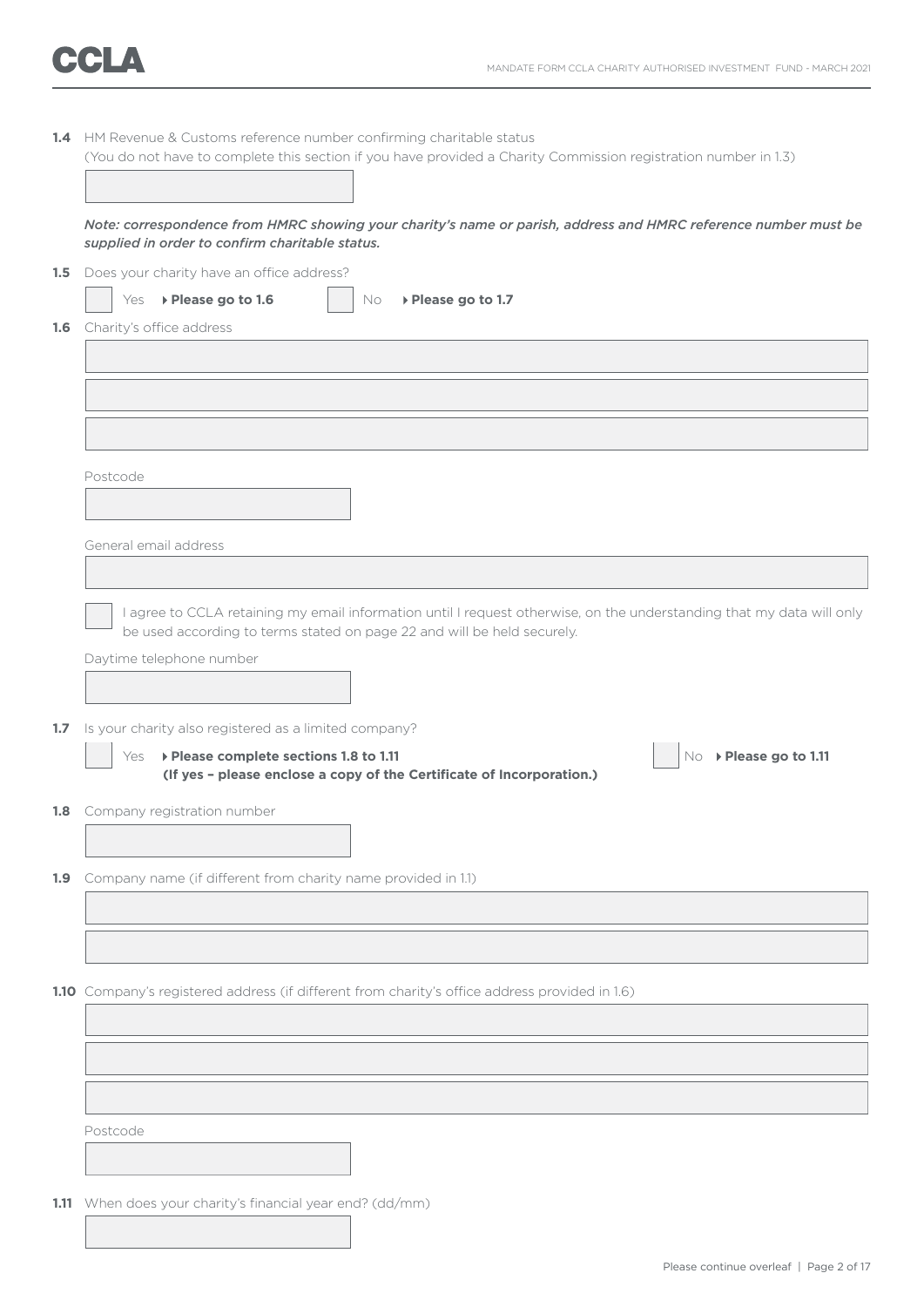### **Section 2: Authorising trustees/executive directors' authorisation**

This section must be read, completed and signed by a minimum of two trustees/executive directors who have the authority to act on behalf of the charity. The trustees signing this section on behalf of a registered charity must be named on the Charity Commission register. Executive directors, such as CEOs, must be named as directors on the Companies House register. **Charity Commission guidance states that accounts should be operated by at least two authorised signatories.**

#### **Anti-money laundering**

We may need to ask you for documentation to assist us in verifying your identity and the identity of authorised signatories. We must verify your identity in accordance with regulatory requirements. This is normally done using electronic means but occasionally extra documents may be required from you to complete this process.

#### **We represent, warrant and undertake that:**

- We have read and understood the contents of the CCLA Charity Authorised Investment Fund Prospectus for each fund we are invested in;
- We are authorised to act on behalf of the Charity;
- The correspondent and authorised signatories are known to us;
- We will notify CCLA of any subsequent changes to the authorising Trustees/Executive Directors', correspondent and/or authorised signatories
- If this mandate is being authorised by a sole trustee/executive director, it is understood that this is only permitted where there are no other trustees; and
- If the investing organisation ceases to be a charity we will inform CCLA immediately and disinvest

Note 'We represent, warrant and undertake that:' should be in bold as the new header.

#### **Authorisation:**

We authorise you to:

- Conduct the account(s) as instructed in this mandate form.
- Accept faxed instructions that purport to be properly issued in accordance with this application form. We indemnify you against any costs or loss arising from your acting on such instructions.

### **First trustee/executive director**

Name

Signature Date (dd/mm/yyyy)

 **First trustee/executive director to complete sections 2.1 to 2.5**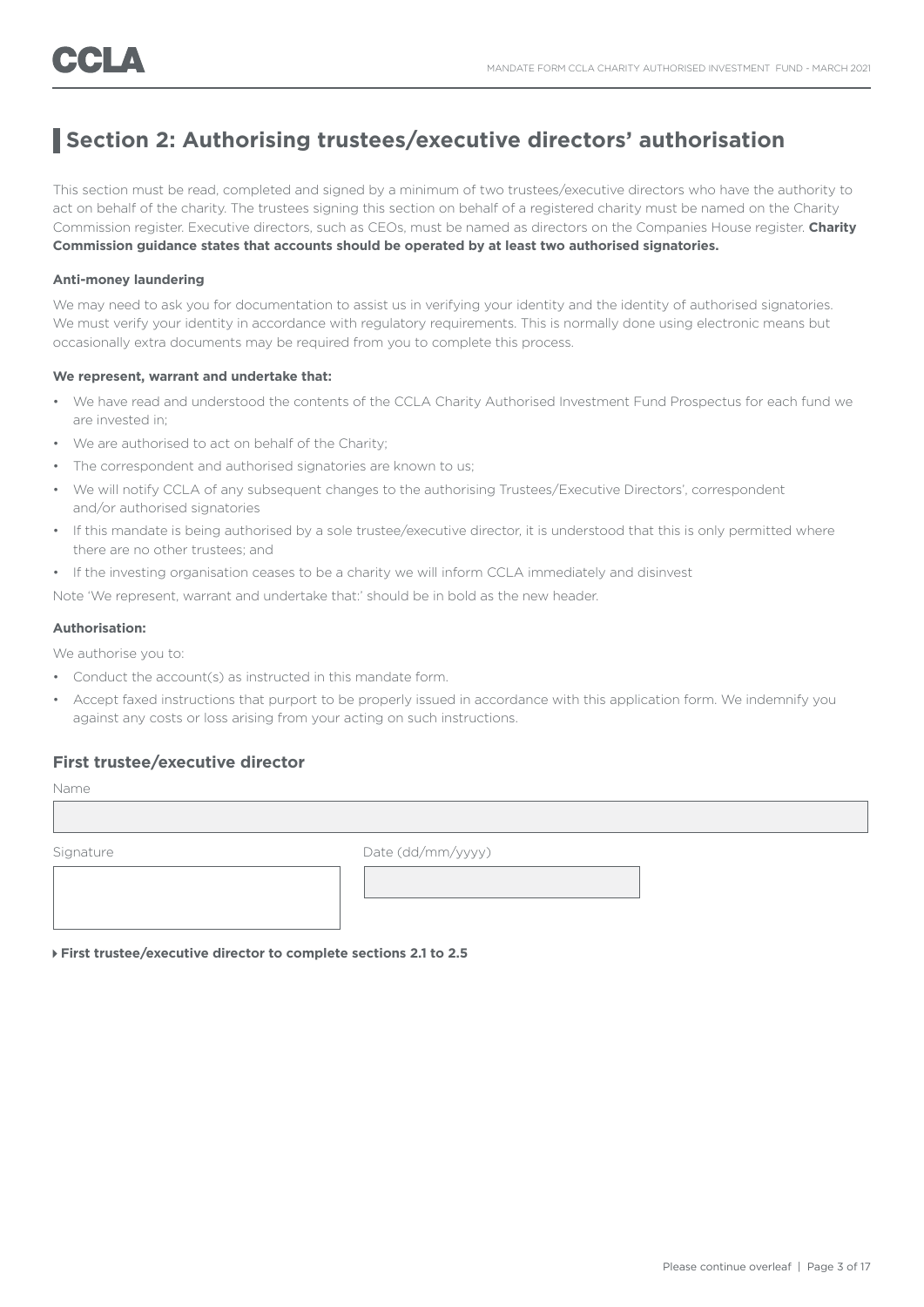### **Second trustee/executive director**

#### Name

| <b>TACHLIG</b> |                                                                      |                   |
|----------------|----------------------------------------------------------------------|-------------------|
|                |                                                                      |                   |
|                |                                                                      |                   |
|                | Signature                                                            | Date (dd/mm/yyyy) |
|                |                                                                      |                   |
|                |                                                                      |                   |
|                |                                                                      |                   |
|                |                                                                      |                   |
|                | ▶ Second trustee/executive director to complete sections 2.6 to 2.10 |                   |
| 2.1            | First trustee/executive director                                     |                   |
|                | Title                                                                | Forename          |
|                |                                                                      |                   |
|                |                                                                      |                   |

Middle name Surname Surname Surname Surname Surname Surname Surname Surname Surname Surname Surname Surname Surname Surname Surname Surname Surname Surname Surname Surname Surname Surname Surname Surname Surname Surname Su

Date of birth (dd/mm/yyyy) Position

Daytime telephone number

Email address

 I agree to CCLA retaining my email information until I request otherwise, on the understanding that my data will only be used according to terms stated on page 16 and will be held securely.

Home address

Postcode Date moved to this address (dd/mm/yyyy) **If you have lived at your home address for less than three years, please provide details of your previous address below.**

Postcode Date moved to this address (dd/mm/yyyy)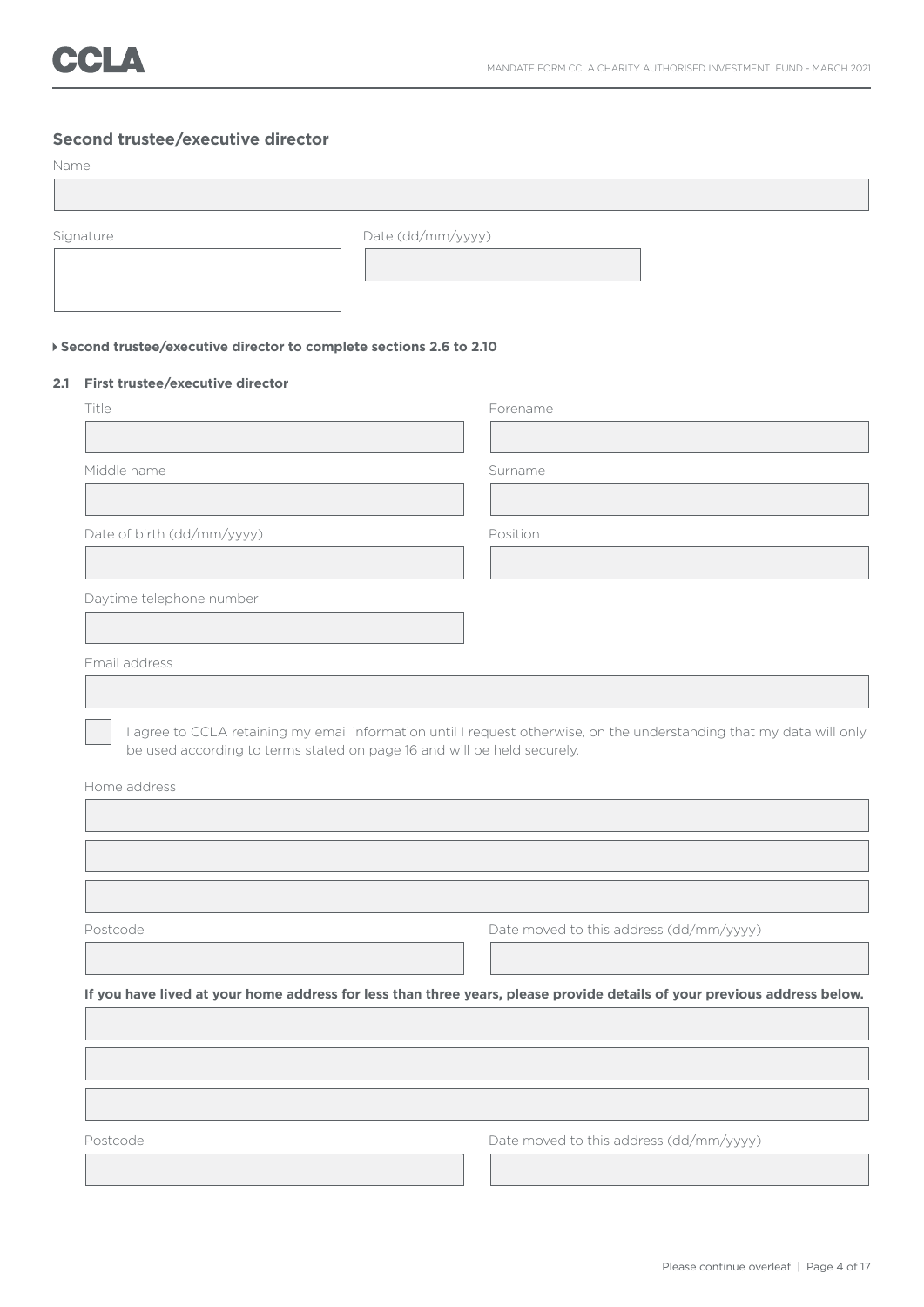| 2.2 Will you be the correspondent for this account? Please note that all correspondence will be sent to you. |                       |  |
|--------------------------------------------------------------------------------------------------------------|-----------------------|--|
| $\overline{\phantom{a}}$ Yes $\rightarrow$ Please go to 2.3                                                  | No > Please go to 2.4 |  |

**2.3** Please tick here if you are the correspondent and wish for correspondence to be sent to the charity's office address (see section 1.6).

**2.4** Will you be an authorised signatory?

| Yes       | No                |
|-----------|-------------------|
| Signature | Date (dd/mm/yyyy) |
|           |                   |
|           |                   |

 I confirm that to the best of my knowledge all of the above information that I have provided is correct as at the date of signing.

**2.5** Please tick here if you do not want to receive information on CCLA's other products and services by post.

#### **2.6 Second trustee/executive director**

| Title                      | Forename |
|----------------------------|----------|
|                            |          |
| Middle name                | Surname  |
|                            |          |
| Date of birth (dd/mm/yyyy) | Position |
|                            |          |
| Daytime telephone number   |          |
|                            |          |
| Email address              |          |
|                            |          |

 I agree to CCLA retaining my email information until I request otherwise, on the understanding that my data will only be used according to terms stated on page 16 and will be held securely.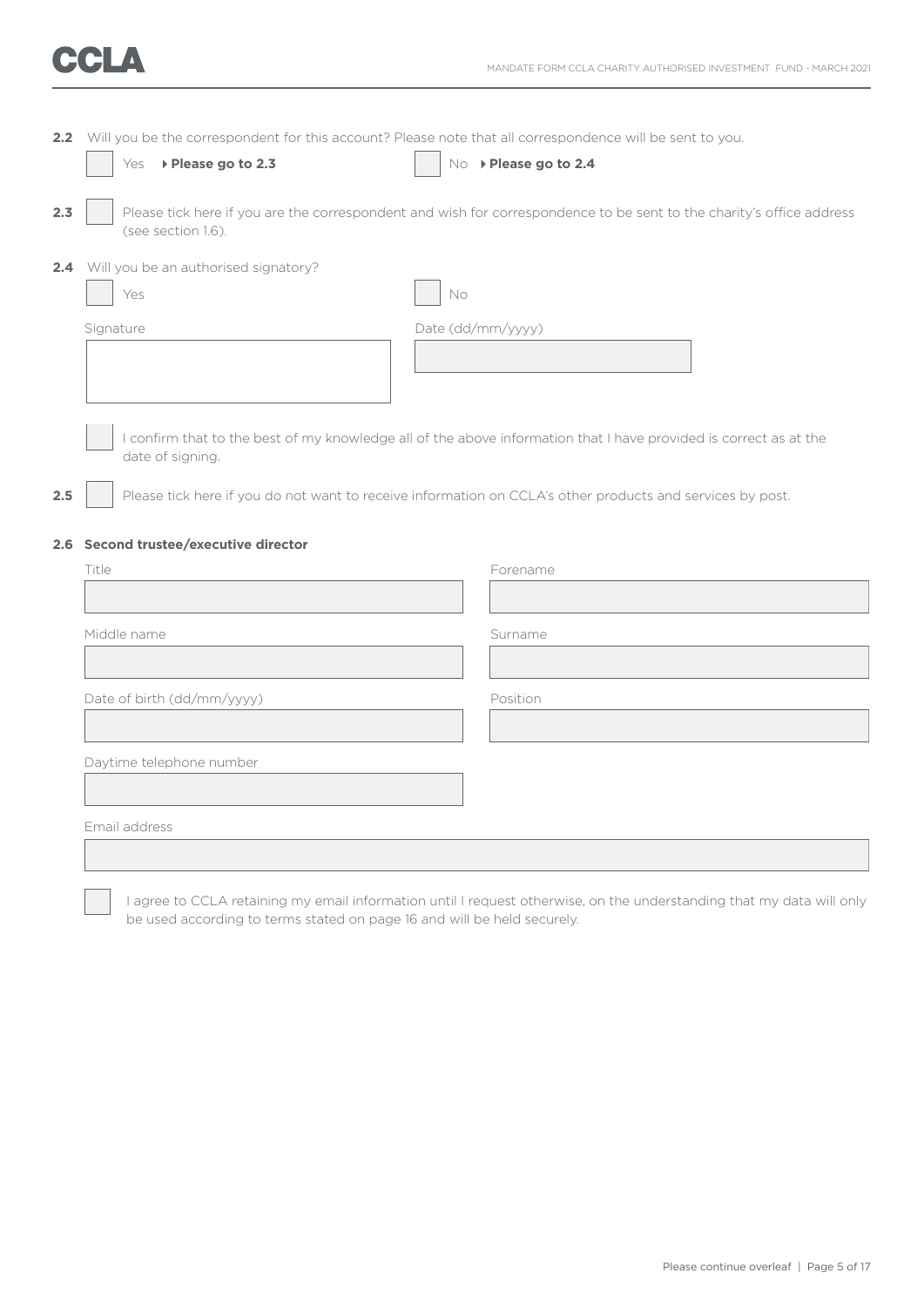# CCLA

|      | Home address                             |                                                                                                                          |
|------|------------------------------------------|--------------------------------------------------------------------------------------------------------------------------|
|      |                                          |                                                                                                                          |
|      |                                          |                                                                                                                          |
|      |                                          |                                                                                                                          |
|      |                                          |                                                                                                                          |
|      | Postcode                                 | Date moved to this address (dd/mm/yyyy)                                                                                  |
|      |                                          |                                                                                                                          |
|      |                                          |                                                                                                                          |
|      |                                          | If you have lived at your home address for less than three years, please provide details of your previous address below. |
|      |                                          |                                                                                                                          |
|      |                                          |                                                                                                                          |
|      |                                          |                                                                                                                          |
|      |                                          |                                                                                                                          |
|      | Postcode                                 | Date moved to this address (dd/mm/yyyy)                                                                                  |
|      |                                          |                                                                                                                          |
|      |                                          |                                                                                                                          |
|      |                                          | 2.7 Will you be the correspondent for this account? Please note that all correspondence will be sent to you.             |
|      | ▶ Please go to 2.8<br>Yes                | No ▶ Please go to 2.9                                                                                                    |
|      |                                          |                                                                                                                          |
| 2.8  |                                          | Please tick here if you are the correspondent and wish for correspondence to be sent to the charity's office address     |
|      | (see section 1.6).                       |                                                                                                                          |
|      | 2.9 Will you be an authorised signatory? |                                                                                                                          |
|      | Yes                                      | No                                                                                                                       |
|      | Signature                                | Date (dd/mm/yyyy)                                                                                                        |
|      |                                          |                                                                                                                          |
|      |                                          |                                                                                                                          |
|      |                                          |                                                                                                                          |
|      |                                          | I confirm that to the best of my knowledge all of the above information that I have provided is correct as at the date   |
|      | of signing.                              |                                                                                                                          |
|      |                                          |                                                                                                                          |
| 2.10 |                                          | Please tick here if you do not want to receive information on CCLA's other products and services by post.                |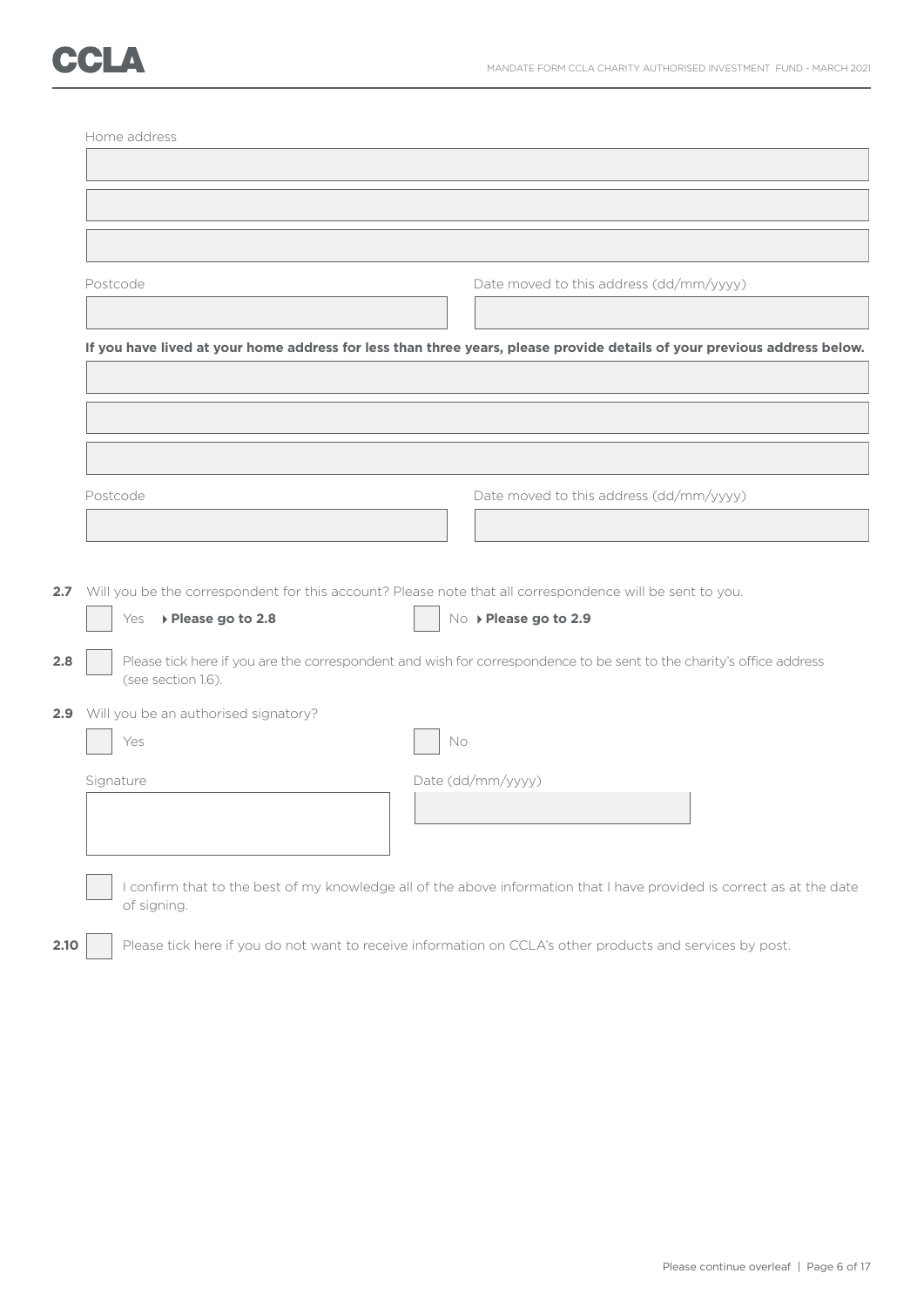### **Section 3: Correspondent (to whom all correspondence will be sent)**

**3.1** Only complete this section if the correspondent has not completed section 2.

| Title                                                                                   |                   | Forename |
|-----------------------------------------------------------------------------------------|-------------------|----------|
|                                                                                         |                   |          |
| Middle name                                                                             |                   | Surname  |
|                                                                                         |                   |          |
| Date of birth (dd/mm/yyyy)                                                              |                   | Position |
|                                                                                         |                   |          |
| Daytime telephone number                                                                |                   |          |
|                                                                                         |                   |          |
| Email address                                                                           |                   |          |
|                                                                                         |                   |          |
| be used according to terms stated on page 16 and will be held securely.<br>Home address |                   |          |
|                                                                                         |                   |          |
|                                                                                         |                   |          |
| Postcode                                                                                |                   |          |
|                                                                                         |                   |          |
| Signature                                                                               | Date (dd/mm/yyyy) |          |
|                                                                                         |                   |          |
|                                                                                         |                   |          |

 I confirm that to the best of my knowledge all of the above information that I have provided is correct as at the date of signing.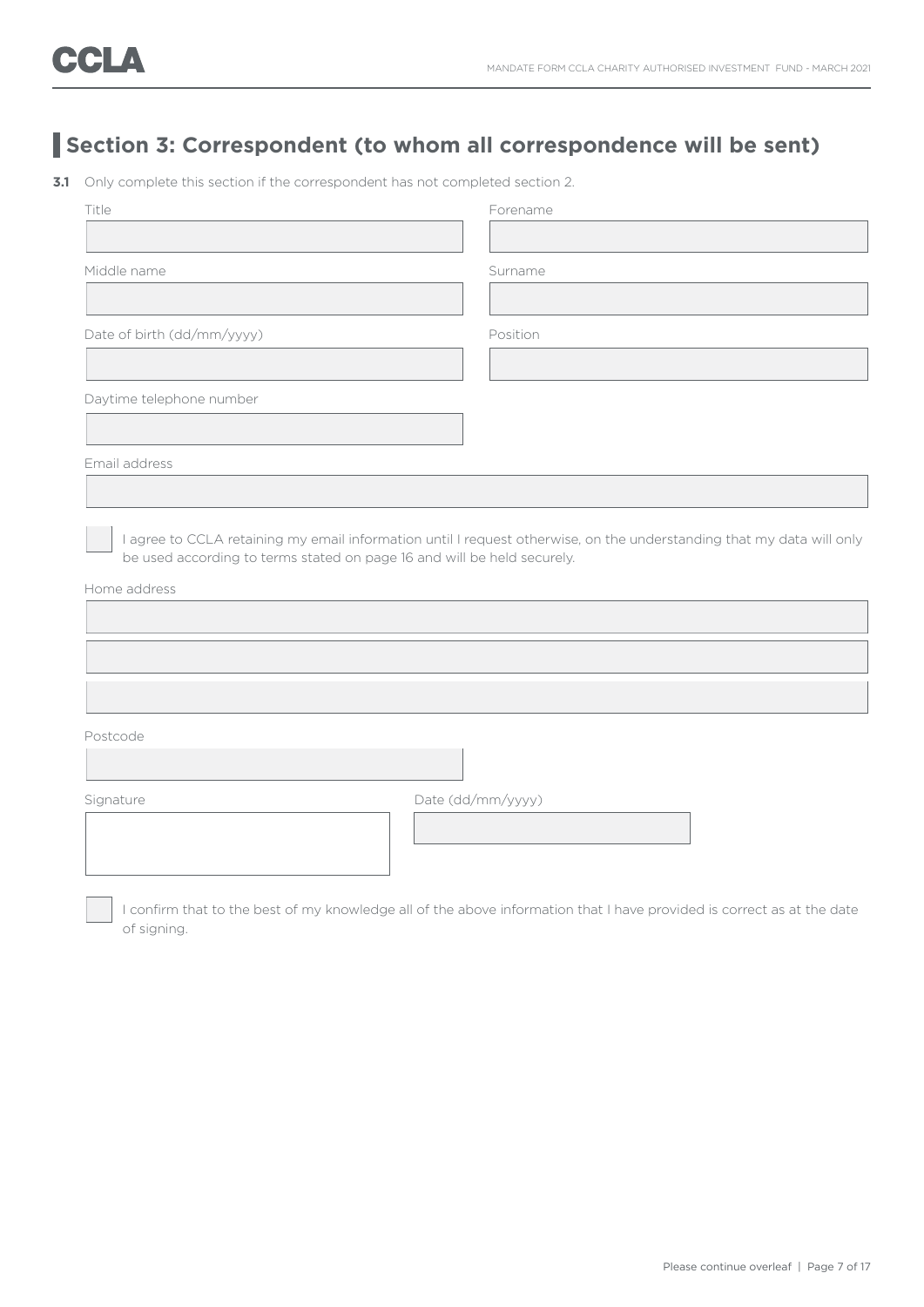

| 3.2 | Will you be an authorised signatory?                                                                                    |                                         |  |  |
|-----|-------------------------------------------------------------------------------------------------------------------------|-----------------------------------------|--|--|
|     | Yes<br>No                                                                                                               |                                         |  |  |
|     | If yes, please complete the below fields. If no, <b>please go to 3.3</b> .                                              |                                         |  |  |
|     | If you have lived at your home address for less than three years please provide details of your previous address below. |                                         |  |  |
|     |                                                                                                                         |                                         |  |  |
|     |                                                                                                                         |                                         |  |  |
|     |                                                                                                                         |                                         |  |  |
|     | Postcode                                                                                                                | Date moved to this address (dd/mm/yyyy) |  |  |
|     |                                                                                                                         |                                         |  |  |
| 3.3 | Please tick here if you wish for correspondence to be sent to the charity's office address (see section 1.6).           |                                         |  |  |

### **3.4** Please tick here if you do not want to receive information on CCLA's other products and services by post.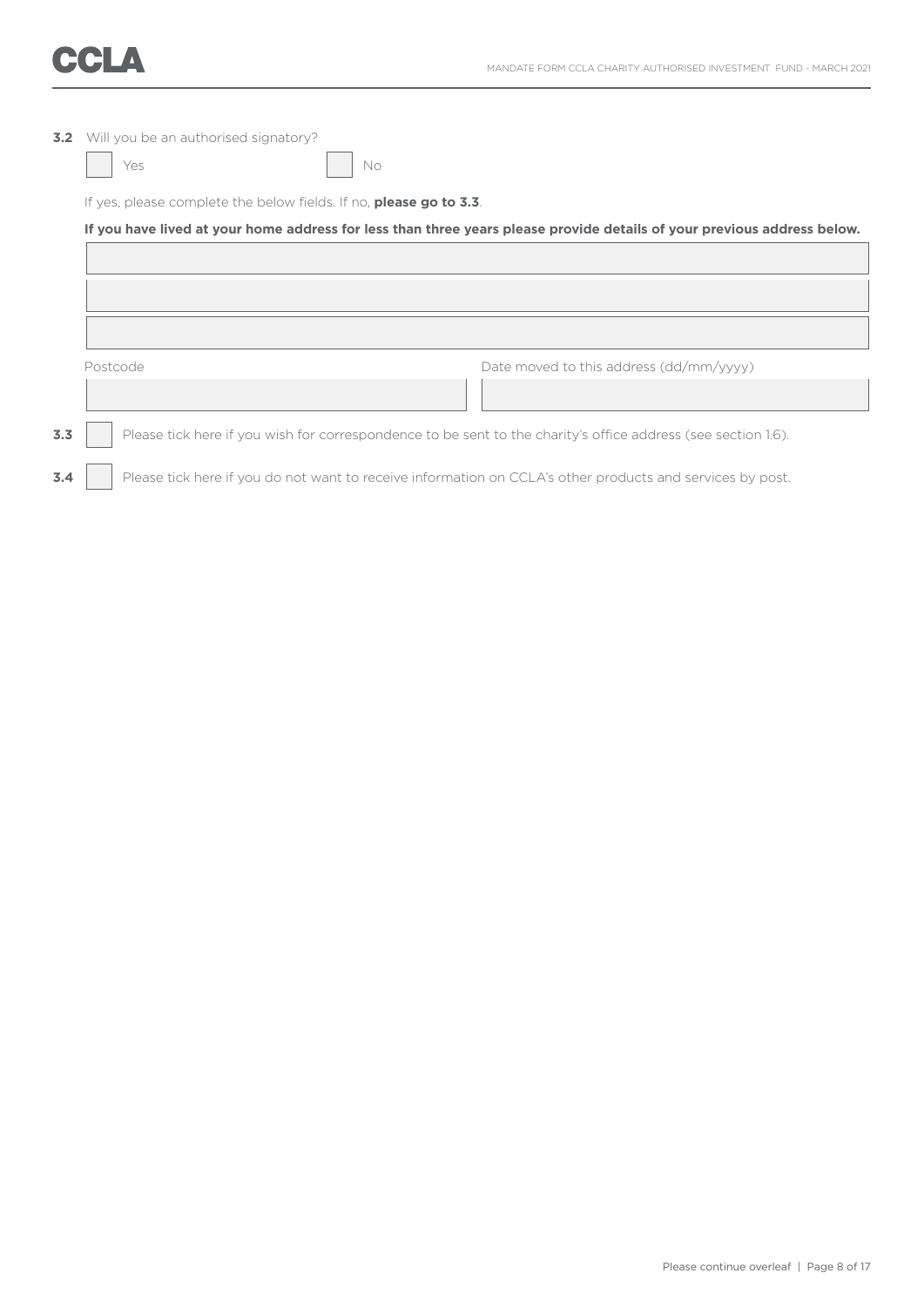### **Section 4: Additional authorised signatories**

**Please photocopy pages of section 4 if you require more than two additional signatories.**

#### **4.1 Additional authorised signatory**

of signing.

|                            | Forename                                                                                                                                                                                         |
|----------------------------|--------------------------------------------------------------------------------------------------------------------------------------------------------------------------------------------------|
| Middle name                | Surname                                                                                                                                                                                          |
|                            |                                                                                                                                                                                                  |
| Date of birth (dd/mm/yyyy) | Position                                                                                                                                                                                         |
| Daytime telephone number   |                                                                                                                                                                                                  |
|                            |                                                                                                                                                                                                  |
| Email address              |                                                                                                                                                                                                  |
| Home address               |                                                                                                                                                                                                  |
|                            |                                                                                                                                                                                                  |
|                            |                                                                                                                                                                                                  |
|                            |                                                                                                                                                                                                  |
|                            |                                                                                                                                                                                                  |
| Postcode                   | Date moved to this address (dd/mm/yyyy)                                                                                                                                                          |
|                            |                                                                                                                                                                                                  |
|                            | If you have lived at your home address for less than three years please provide details of your previous address below.                                                                          |
|                            |                                                                                                                                                                                                  |
|                            |                                                                                                                                                                                                  |
| Postcode                   | Date moved to this address (dd/mm/yyyy)                                                                                                                                                          |
|                            |                                                                                                                                                                                                  |
|                            |                                                                                                                                                                                                  |
|                            | I agree to CCLA retaining my email information until I request otherwise, on the understanding that my data will only<br>be used according to terms stated on page 16 and will be held securely. |
| Signature                  | Date (dd/mm/yyyy)                                                                                                                                                                                |
|                            |                                                                                                                                                                                                  |

Please continue overleaf | Page 9 of 17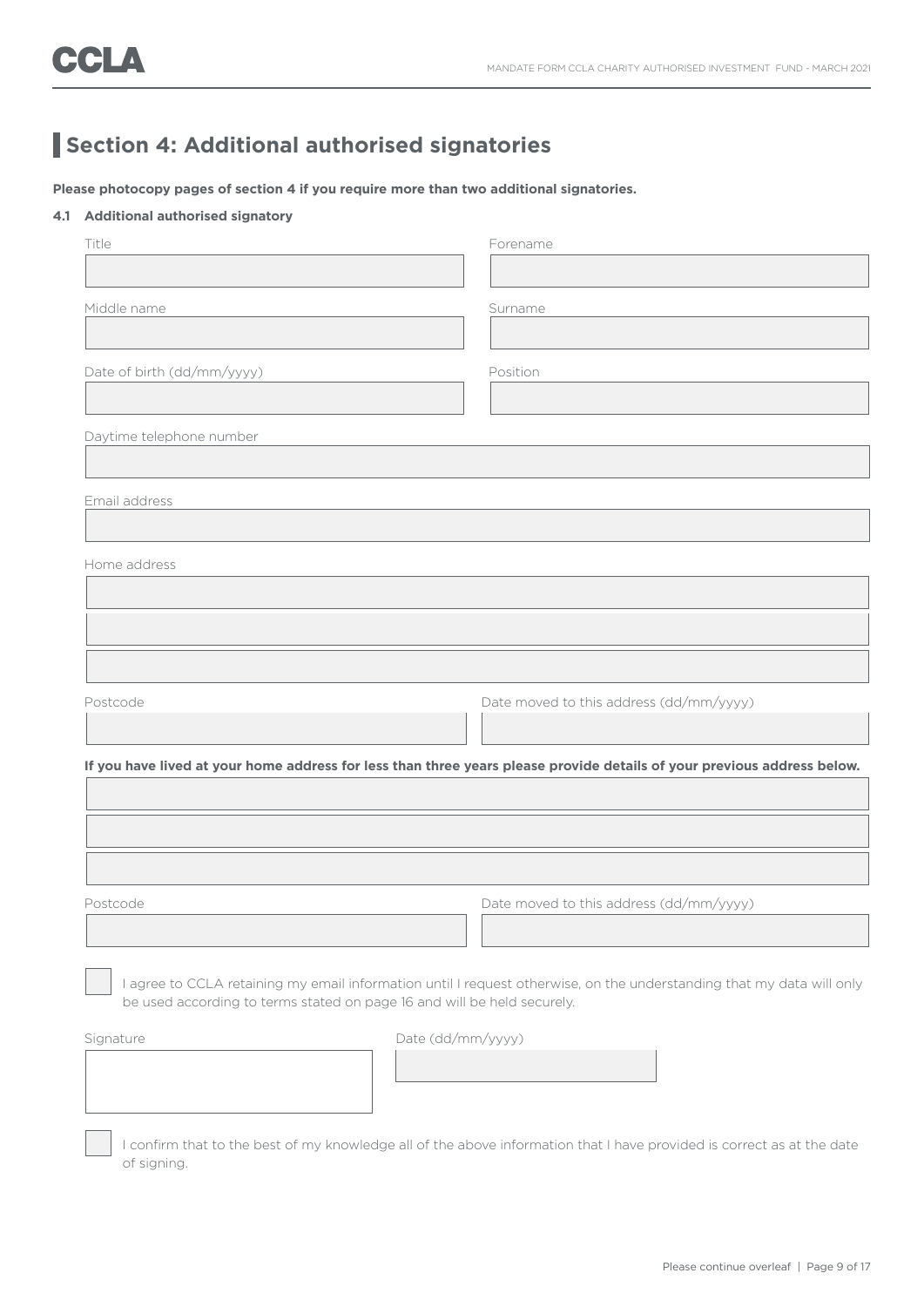## **CCLA**

**4.2** Please tick here if you do not want to receive information on CCLA's other products and services by post.

#### **4.3 Additional authorised signatory**

| Middle name<br>Surname<br>Date of birth (dd/mm/yyyy)<br>Position<br>Daytime telephone number<br>Email address<br>Home address<br>Date moved to this address (dd/mm/yyyy)<br>Postcode<br>If you have lived at your home address for less than three years please provide details of your previous address below.<br>Date moved to this address (dd/mm/yyyy)<br>Postcode<br>I agree to CCLA retaining my email information until I request otherwise, on the understanding that my data will only<br>be used according to terms stated on page 16 and will be held securely.<br>Date (dd/mm/yyyy)<br>Signature<br>I confirm that to the best of my knowledge all of the above information that I have provided is correct as at the date<br>of signing.<br>Please tick here if you do not want to receive information on CCLA's other products and services by post. | Forename |
|--------------------------------------------------------------------------------------------------------------------------------------------------------------------------------------------------------------------------------------------------------------------------------------------------------------------------------------------------------------------------------------------------------------------------------------------------------------------------------------------------------------------------------------------------------------------------------------------------------------------------------------------------------------------------------------------------------------------------------------------------------------------------------------------------------------------------------------------------------------------|----------|
|                                                                                                                                                                                                                                                                                                                                                                                                                                                                                                                                                                                                                                                                                                                                                                                                                                                                    |          |
|                                                                                                                                                                                                                                                                                                                                                                                                                                                                                                                                                                                                                                                                                                                                                                                                                                                                    |          |
|                                                                                                                                                                                                                                                                                                                                                                                                                                                                                                                                                                                                                                                                                                                                                                                                                                                                    |          |
|                                                                                                                                                                                                                                                                                                                                                                                                                                                                                                                                                                                                                                                                                                                                                                                                                                                                    |          |
|                                                                                                                                                                                                                                                                                                                                                                                                                                                                                                                                                                                                                                                                                                                                                                                                                                                                    |          |
|                                                                                                                                                                                                                                                                                                                                                                                                                                                                                                                                                                                                                                                                                                                                                                                                                                                                    |          |
|                                                                                                                                                                                                                                                                                                                                                                                                                                                                                                                                                                                                                                                                                                                                                                                                                                                                    |          |
|                                                                                                                                                                                                                                                                                                                                                                                                                                                                                                                                                                                                                                                                                                                                                                                                                                                                    |          |
|                                                                                                                                                                                                                                                                                                                                                                                                                                                                                                                                                                                                                                                                                                                                                                                                                                                                    |          |
|                                                                                                                                                                                                                                                                                                                                                                                                                                                                                                                                                                                                                                                                                                                                                                                                                                                                    |          |
|                                                                                                                                                                                                                                                                                                                                                                                                                                                                                                                                                                                                                                                                                                                                                                                                                                                                    |          |
|                                                                                                                                                                                                                                                                                                                                                                                                                                                                                                                                                                                                                                                                                                                                                                                                                                                                    |          |
|                                                                                                                                                                                                                                                                                                                                                                                                                                                                                                                                                                                                                                                                                                                                                                                                                                                                    |          |
|                                                                                                                                                                                                                                                                                                                                                                                                                                                                                                                                                                                                                                                                                                                                                                                                                                                                    |          |
|                                                                                                                                                                                                                                                                                                                                                                                                                                                                                                                                                                                                                                                                                                                                                                                                                                                                    |          |
|                                                                                                                                                                                                                                                                                                                                                                                                                                                                                                                                                                                                                                                                                                                                                                                                                                                                    |          |
|                                                                                                                                                                                                                                                                                                                                                                                                                                                                                                                                                                                                                                                                                                                                                                                                                                                                    |          |
|                                                                                                                                                                                                                                                                                                                                                                                                                                                                                                                                                                                                                                                                                                                                                                                                                                                                    |          |
|                                                                                                                                                                                                                                                                                                                                                                                                                                                                                                                                                                                                                                                                                                                                                                                                                                                                    |          |
|                                                                                                                                                                                                                                                                                                                                                                                                                                                                                                                                                                                                                                                                                                                                                                                                                                                                    |          |
|                                                                                                                                                                                                                                                                                                                                                                                                                                                                                                                                                                                                                                                                                                                                                                                                                                                                    |          |
|                                                                                                                                                                                                                                                                                                                                                                                                                                                                                                                                                                                                                                                                                                                                                                                                                                                                    |          |
|                                                                                                                                                                                                                                                                                                                                                                                                                                                                                                                                                                                                                                                                                                                                                                                                                                                                    |          |
|                                                                                                                                                                                                                                                                                                                                                                                                                                                                                                                                                                                                                                                                                                                                                                                                                                                                    |          |
|                                                                                                                                                                                                                                                                                                                                                                                                                                                                                                                                                                                                                                                                                                                                                                                                                                                                    |          |
|                                                                                                                                                                                                                                                                                                                                                                                                                                                                                                                                                                                                                                                                                                                                                                                                                                                                    |          |
|                                                                                                                                                                                                                                                                                                                                                                                                                                                                                                                                                                                                                                                                                                                                                                                                                                                                    |          |
|                                                                                                                                                                                                                                                                                                                                                                                                                                                                                                                                                                                                                                                                                                                                                                                                                                                                    |          |
|                                                                                                                                                                                                                                                                                                                                                                                                                                                                                                                                                                                                                                                                                                                                                                                                                                                                    |          |
|                                                                                                                                                                                                                                                                                                                                                                                                                                                                                                                                                                                                                                                                                                                                                                                                                                                                    |          |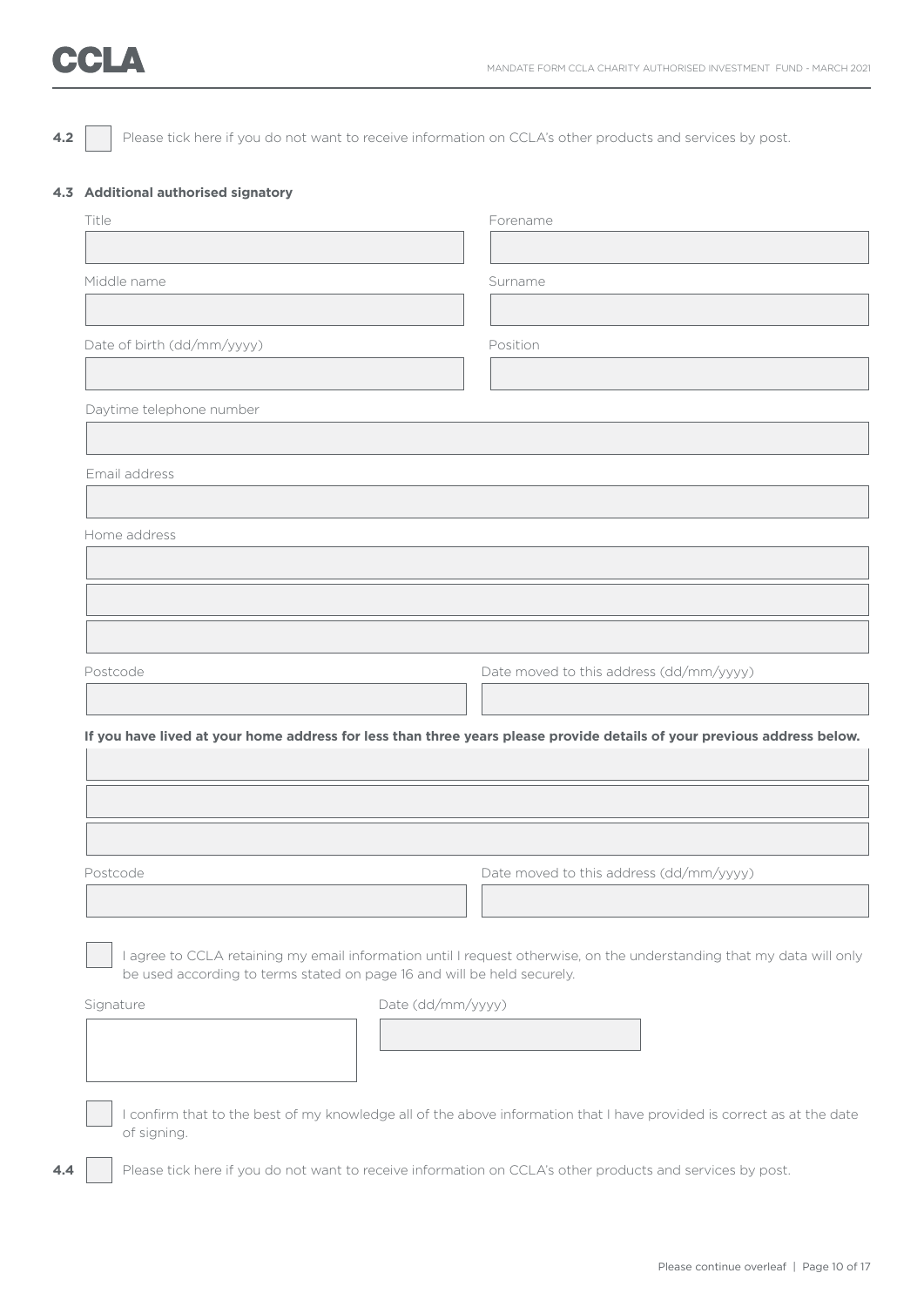## **Section 5: Changing the subtitle of your account**

**5.1** Do you wish to add or change the subtitle of a CCLA Charity Authorised Investment Fund account?

Yes **No <b>Please go to Section 6** 

| Account number | New subtitle |
|----------------|--------------|
|                |              |
|                |              |
|                |              |
|                |              |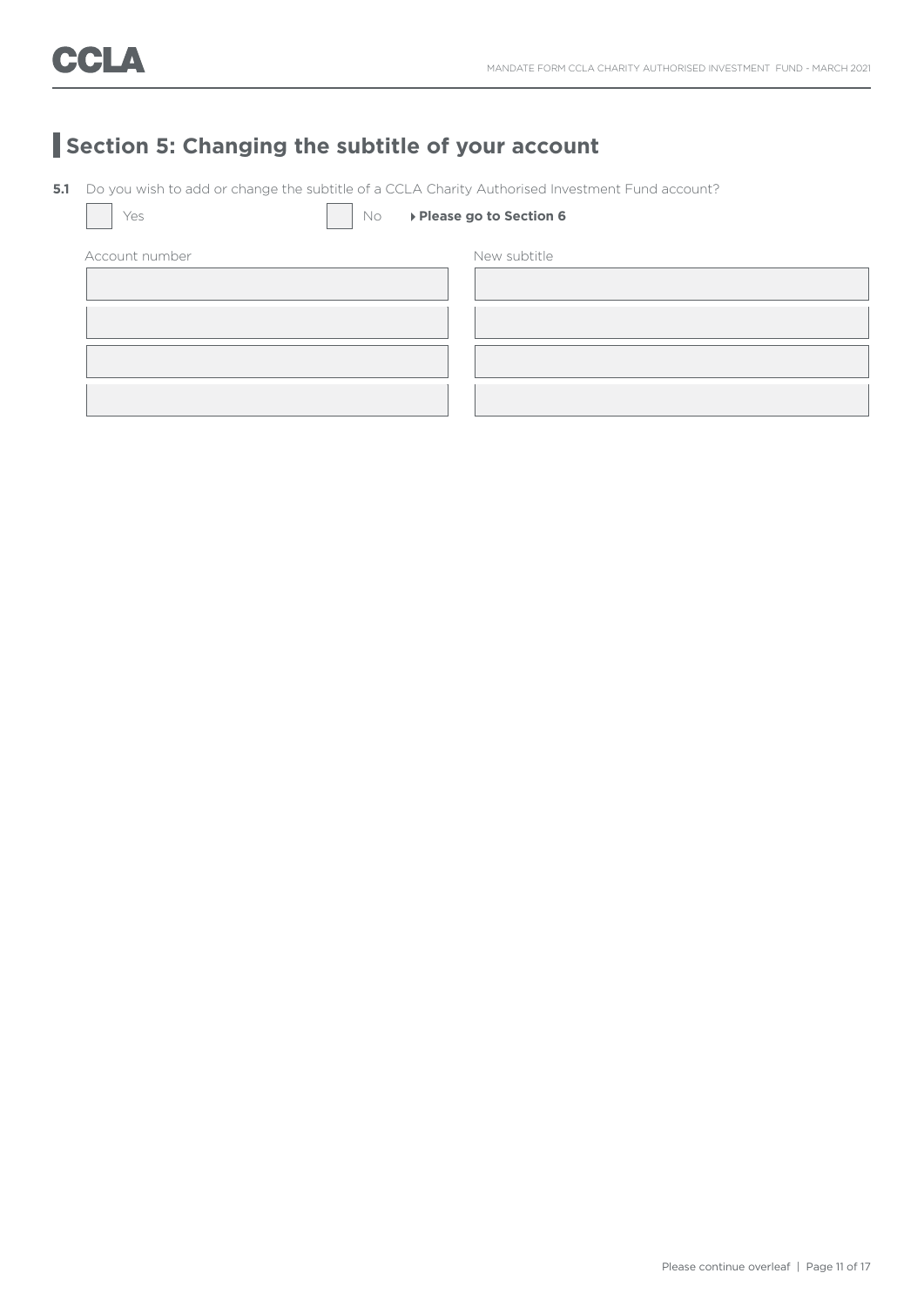## **Section 6: Nominated bank details**

**6.1** Do you wish to change your income payment instructions?

| ▶ Please go to Section 6.2<br>Yes<br>No                                        |
|--------------------------------------------------------------------------------|
|                                                                                |
| Bank/building society name                                                     |
|                                                                                |
| Account name                                                                   |
|                                                                                |
| Sort code<br>Account number                                                    |
|                                                                                |
| Building society reference (if applicable)                                     |
|                                                                                |
|                                                                                |
| 6.2 Do you wish to change the bank account details where withdrawals are paid? |
| No<br>▶ Please go to Section 7<br>Yes                                          |
| Bank/building society name                                                     |
|                                                                                |
| Account name                                                                   |
|                                                                                |
| Sort code<br>Account number                                                    |
|                                                                                |
|                                                                                |
| Building society reference (if applicable)                                     |
|                                                                                |

**Important: Payments may only be made to a bank account in the charity's name. Please attach a certified copy of a bank statement confirming these details. See section 8 for further information**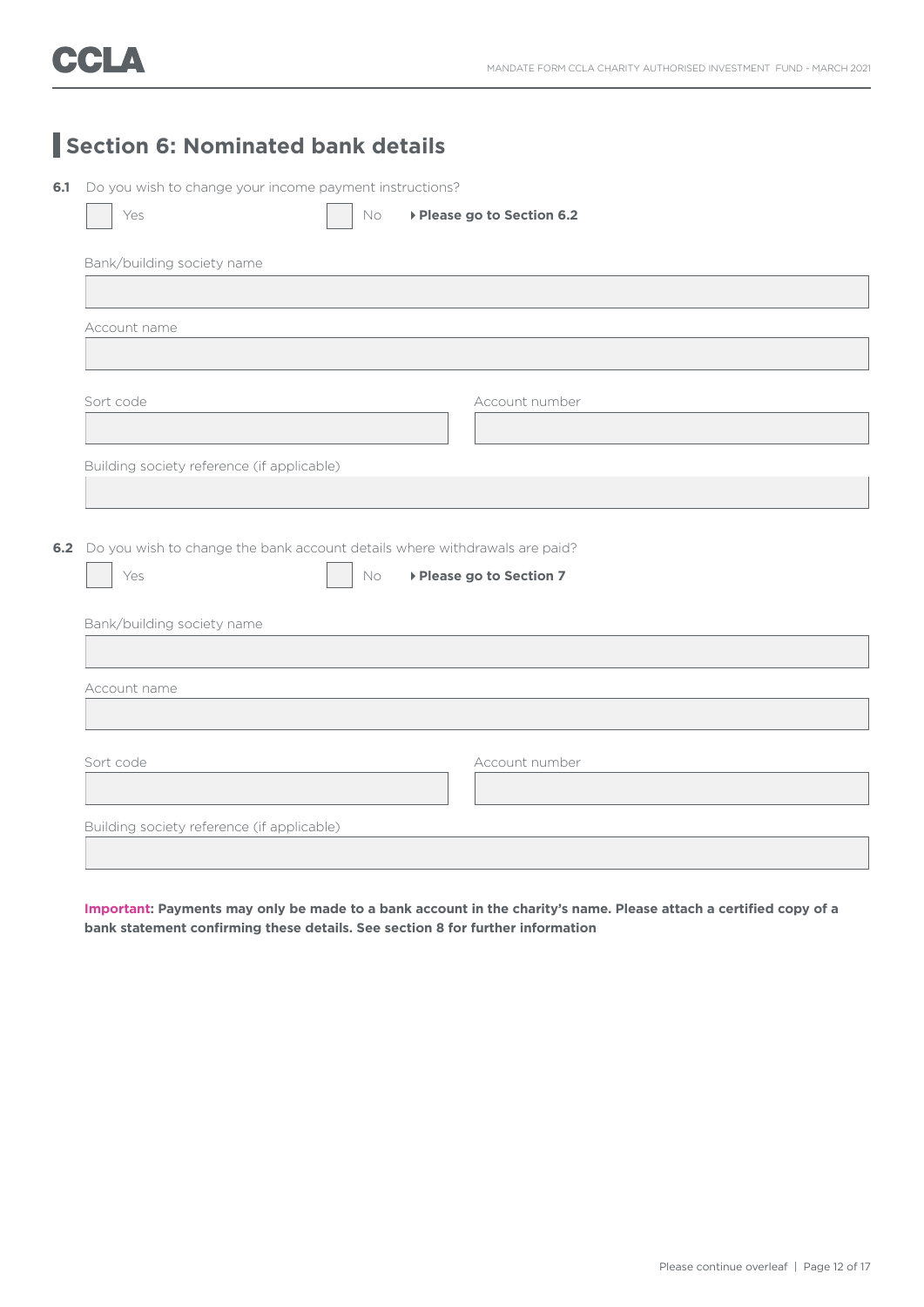### **Section 7: Email instructions authority**

Instructions on a CCLA form, sent by email to us as a PDF, and signed in accordance with the account mandate, can be accepted if we have the relevant email instructions authority.

Please complete this section if you would like us to accept instructions by email.

**Important information: A PDF version of a CCLA form attached to your email is your instruction to us and should be sent to correspondence@ccla.co.uk. Do not send the original documentation in the post and do not resend the email and/or the attachment as your instruction may be processed again. This mailbox will automatically upload the PDF for processing so any additional information contained in the body of the email will not be seen. If you have any additional information about the instruction, please send your email and PDF to clientservices@ccla.co.uk.**

#### **Authority to accept email instructions**

In consideration of CCLA agreeing to accept from us, notwithstanding the terms of the relevant mandate, from time to time instructions purporting to come from us in the form of email instructions in relation to our account(s), we confirm and accept that CCLA does not accept responsibility for, and we will not seek to hold CCLA liable for any actions, proceedings, claims, losses, damage, costs and expenses that may be suffered or incurred as a result of CCLA accepting, or acting upon, instructions that CCLA reasonably believes have come from us, or have been given on our behalf. We accept responsibility for any losses or costs that might be incurred as a result of the cancellation of any purchase or sale of units carried out as a result of CCLA accepting, or acting upon, instructions that CCLA reasonably believes have come from us or have been given on our behalf.

#### **Authorisation**

| Name      |                   |  |
|-----------|-------------------|--|
|           |                   |  |
| Signature | Date (dd/mm/yyyy) |  |
| Name      |                   |  |
| Signature | Date (dd/mm/yyyy) |  |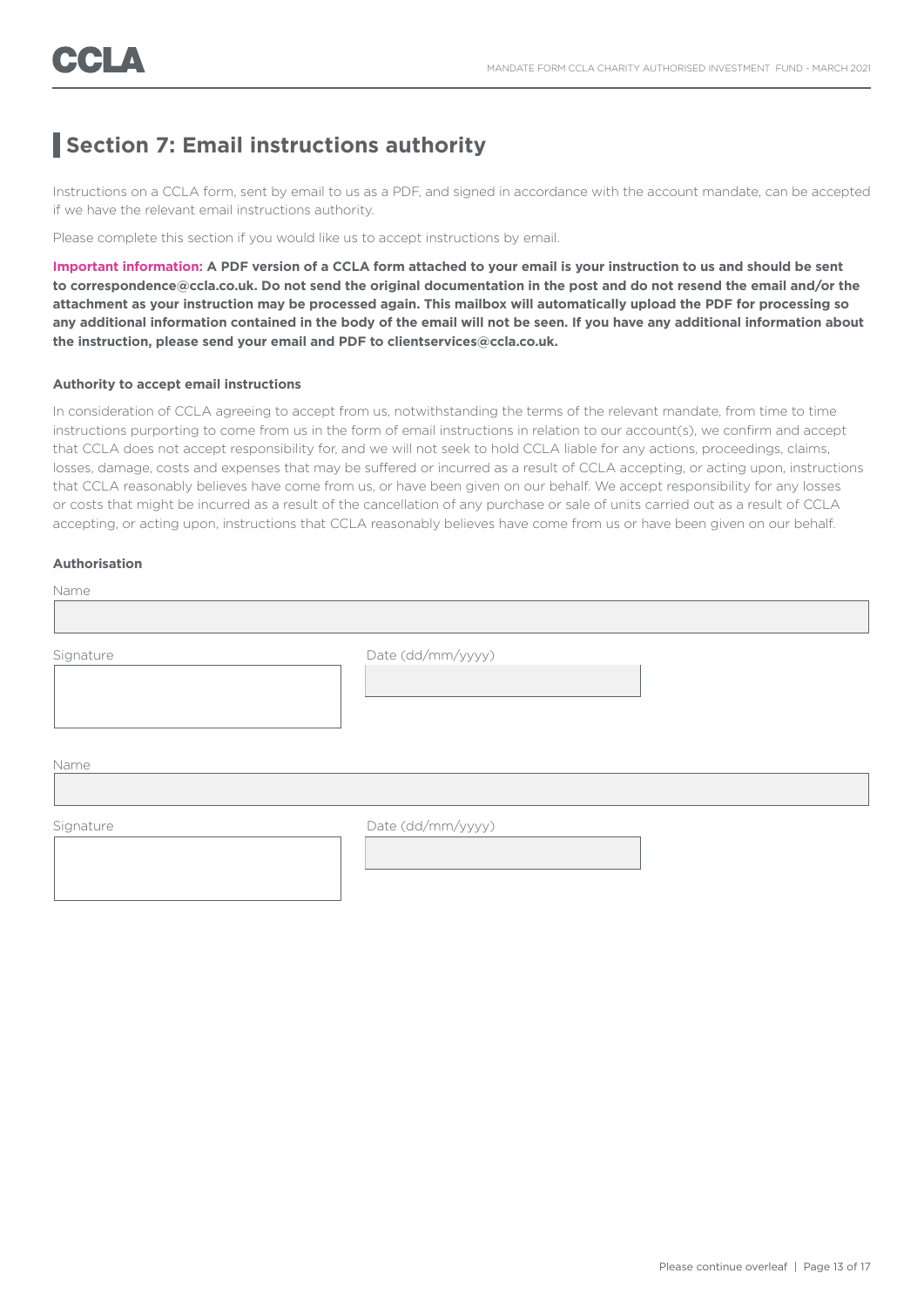### **Section 8: Check list and documentation required**

#### **PLEASE TICK TO CONFIRM ALL OF THE DOCUMENTS ARE ENCLOSED.**

If you have provided us with bank account details under section 6, please return the form with one of the following:

- an original paying-in slip
- an original cheque marked 'void'
- a certified copy of a bank statement

 If you are sending a certified copy of a bank statement, the certification must be carried out by one of the following listed below:

- Representative of an FCA or EU equivalent regulated firm (e.g. bank manager)
- Solicitor/accountant/notary
- Church minister
- Director of a VAT registered charity
- Officer of the British Armed Forces
- Government department official
- Official of an overseas embassy, consulate or high commission
- Any CCLA Investment Management Limited employee

#### **The professional certifying the bank statement should:**

- **• be a different person from anyone named on the form**
- **• write 'Certified to be a true copy of the original seen by me' on the document**
- **• sign and date the document**
- **• print their name under the signature and add their occupation, address and telephone number.**

 If the Charity is not registered with the Charity Commission, please attach a copy of the minutes of a recent trustee meeting for the purpose of confirming the relationship of the authorising trustee(s) to your charity. The minutes should not be any older than 12 months and the authorising trustees/executive directors (or equivalent) as indicated in section 2 should be named in the minutes.

 If the charity is not required to be registered with the Charity Commission, please supply a copy of correspondence from HM Revenue & Customs stating charitable status. The correspondence must show the charity's name, address and the HM Revenue & Customs reference number. If this is not the case, an explanation must be provided in section 9.

 If your charity is registered with the Charity Commission, the address mentioned on the Charity Commission register must match with at least one of the addresses mentioned in the form. If this is not the case, an explanation must be provided in section 9.

 If your charity is registered with the Charity Commission for England, Wales and Northern Ireland the authorising trustees that have signed in section 2 must appear on the register. If this is not the case, an explanation must be provided in section 9.

For the trustees who have authorised this application form and **who reside outside of the United Kingdom**, please attach the following evidence so we may verify your identity:

- Certified copy of passport photo page or certified copy of driving licence *and*
- Certified copy of utility bill (not more than three months old)

 Certification must be carried out by one of the following: a representative of an FCA or EU equivalent regulated firm, a solicitor, an accountant, a notary, a church minister, a director of a VAT registered charity, an officer of the British Armed Forces, a government department official or an official of an overseas embassy, consulate or high commission.

 The certification must include the words **'Certified to be a true copy of the original seen by me'**. The professional should be a different person to the one named in the application form and should sign, print their name and provide their full address and profession, all in BLOCK CAPITALS and in English.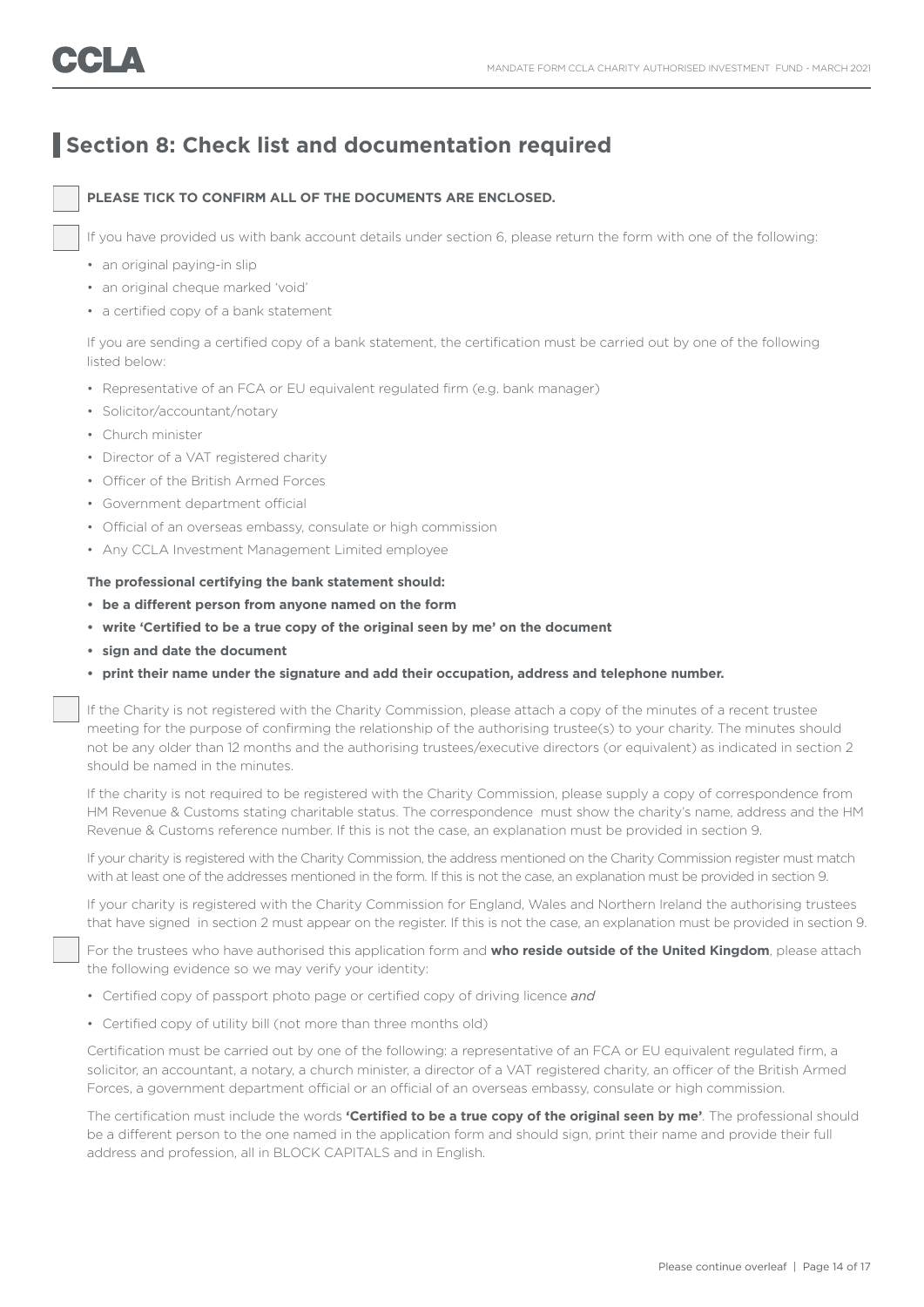### **Section 9: Additional information and notes**

Notes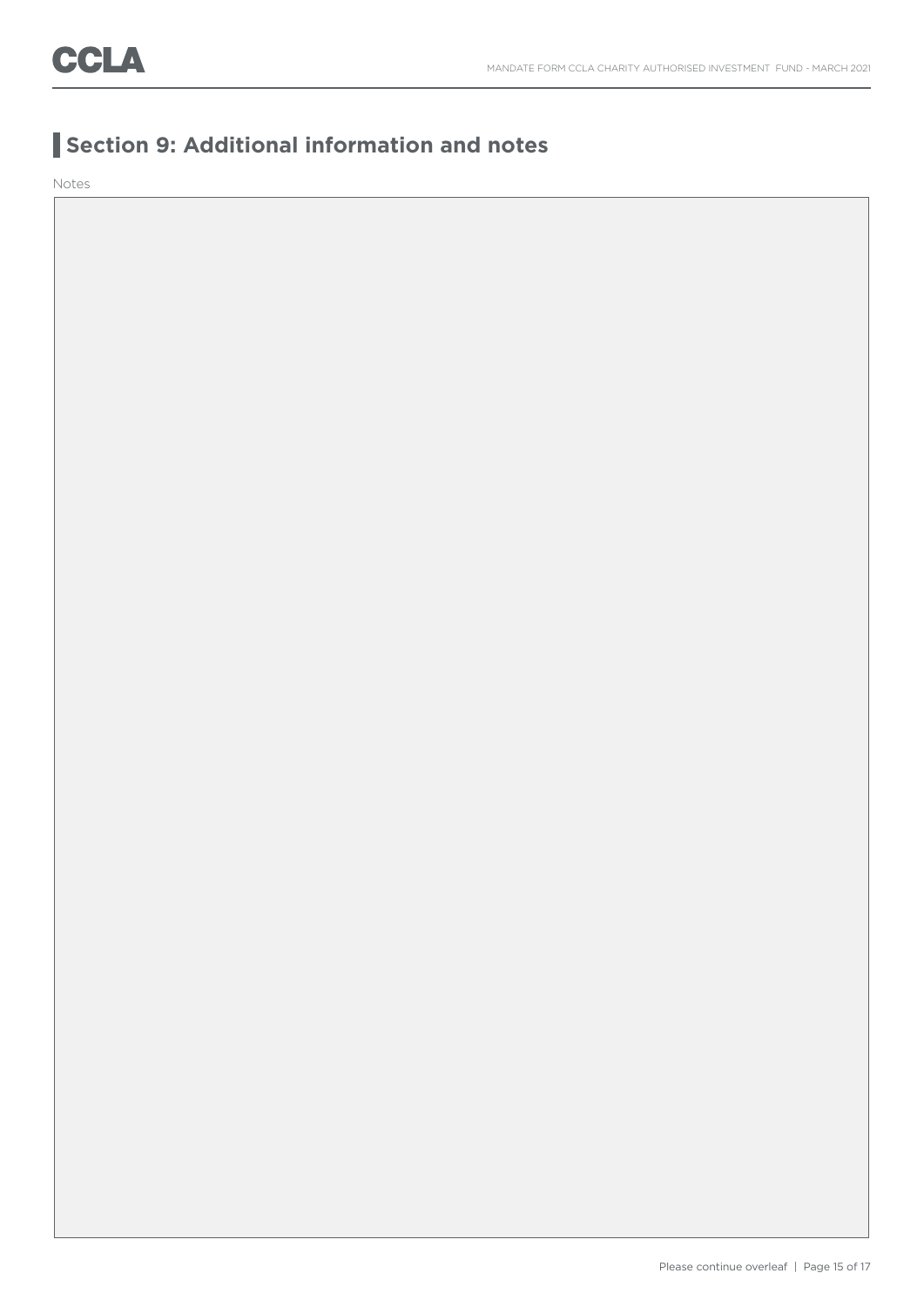#### **Important information:**

#### **Data Protection Regulation (GDPR)**

In accordance with our regulatory obligations, and as set out in our Privacy Notice, information will be retained for a minimum of seven years after the end of our relationship with you.

- As required under GDPR, consent must be given before any communication can be sent to your personal email address about services other than those already provided.
- At any time, you can ask for your personal data to be removed from CCLA databases unless it is required to be retained for legal or regulatory reasons. Please email us at clientservices@ccla.co.uk or telephone us at 0800 022 3505.
- If you change your email address, or any of the other information we hold is inaccurate or out of date, please email us at clientservices@ccla.co.uk.
- You can contact the CCLA office to receive a copy of any of your personal data currently held by us once we have received proof of your identity.
- Any details you give us will be held in accordance with current data protection legislation.
- We will not share your personal data with third parties, unless we have your permission to do so in accordance with your contract with us, or we are required to do so by law.
- We do not sell any personal data held.
- When you give us personal data, we take steps to ensure that it is treated securely. Information you send to us electronically is transmitted over the internet, but this cannot be guaranteed to be 100% secure. As a result, while we strive to protect your personal data, CCLA cannot guarantee the security of any information you transmit to us, and you do so at your own risk. Once we receive your information, we make our best effort to ensure its security on our systems mainly in password accessed databases.
- We do not collect information automatically from our website.
- Personal data will be retained in CCLA's systems which are password protected.

Please see the website for details of CCLA's Privacy notice and full details of CCLA's Data Protection Policy are available on request.